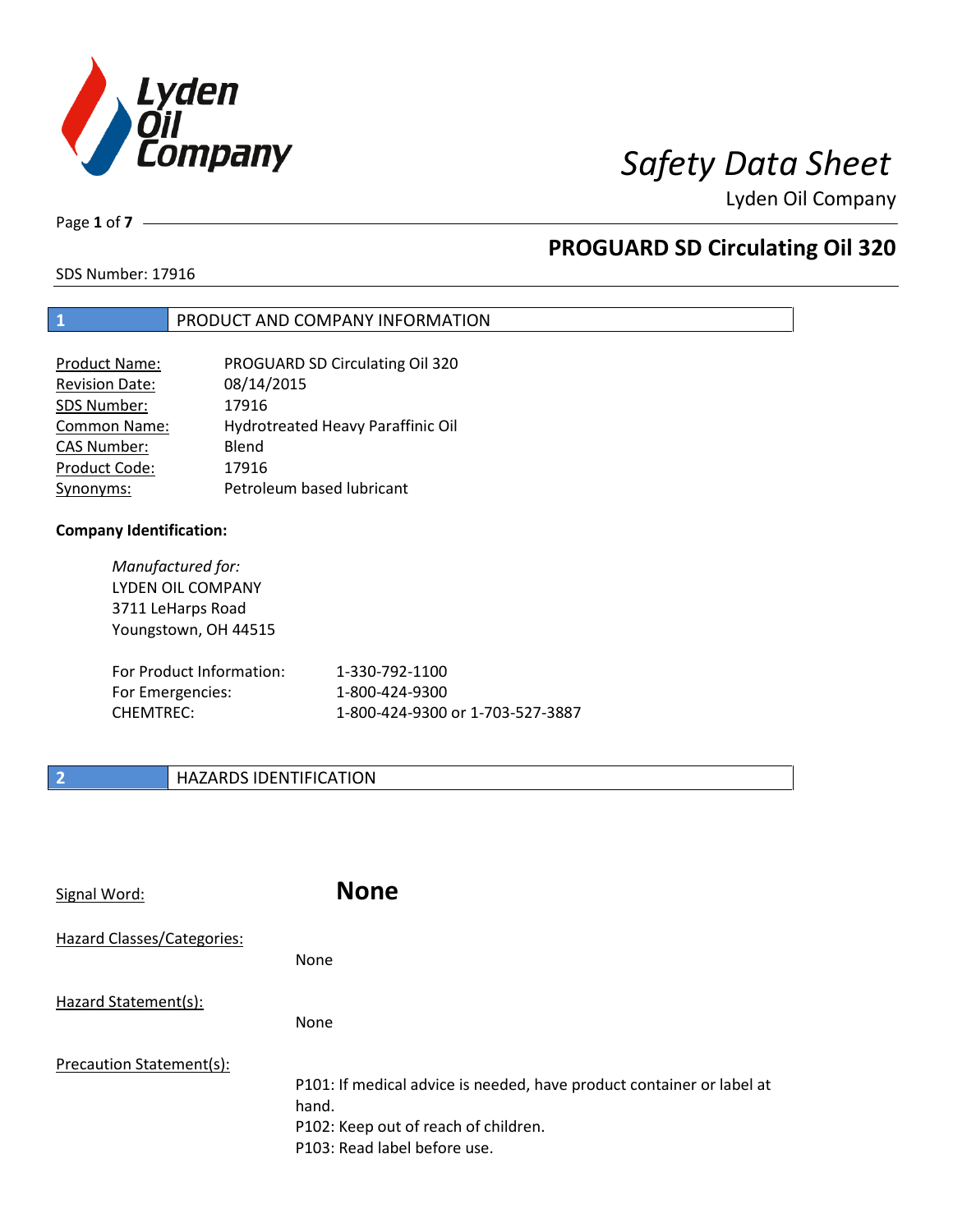

Page **2** of **7**

# **PROGUARD SD Circulating Oil 320**

SDS Number: 17916

Other Hazard Statement(s):

Repeated exposure may cause skin dryness or cracking.

|  | COMPOSITION / INFORMATION ON INGREDIENTS |
|--|------------------------------------------|
|--|------------------------------------------|

Ingredients:

*Mixture of the substances listed below with nonhazardous additions.*

| <b>Chemical Name</b>                                      | <b>CAS Number</b> | Percentage |
|-----------------------------------------------------------|-------------------|------------|
| Distillates (petroleum), solvent-dewaxed heavy paraffinic | 64742-65-0        | $50$       |
| Residual oils, petroleum, solvent dewaxed                 | 64742-62-7        | >50        |
| Additives                                                 | N/A               |            |

*\*Any concentration shown as a range is to protect confidentiality or is due to batch variation.*

| <b>FIRST AID MEASURES</b> |
|---------------------------|
|                           |

### Description of First Aid Measures:

| Inhalation:   | If symptoms develop, move victim to fresh air. If symptoms persist,<br>obtain medical attention.                  |
|---------------|-------------------------------------------------------------------------------------------------------------------|
| Skin Contact: | Wash with soap and water. Remove contaminated clothing and wash<br>before reuse. Get medical attention if needed. |
| Eye Contact:  | Rinse opened eye for several minutes under running water. If<br>symptoms persist, consult medical attention.      |
| Ingestion:    | Rinse mouth with water. If symptoms develop, obtain medical<br>attention.                                         |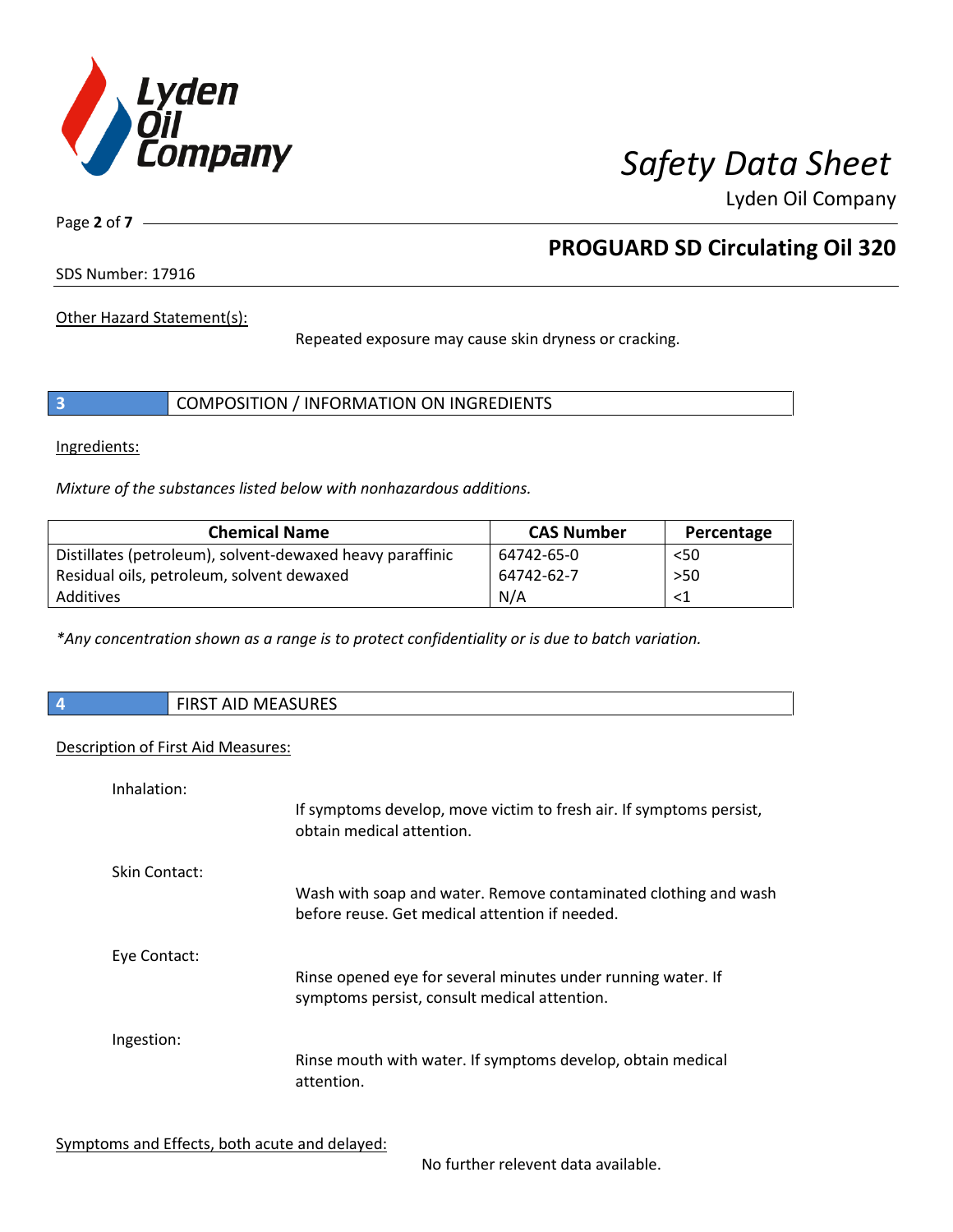

**PROGUARD SD Circulating Oil 320**

Lyden Oil Company

SDS Number: 17916

Page **3** of **7**

Recommended Actions:

Treat symptomatically. Call a doctor or poison control center for guidance.

| 5                                 | FIRE FIGHTING MEASURES                    |                                                                                                                                                                                                   |
|-----------------------------------|-------------------------------------------|---------------------------------------------------------------------------------------------------------------------------------------------------------------------------------------------------|
|                                   | Recommended Fire-Extinguishing Equipment: | Use dry powder, foam, or carbon dioxide fire<br>extinguishers. Water may be ineffective in fighting<br>an oil fire unless used by experienced fire fighters.                                      |
| Possible Hazards During a Fire:   |                                           | Hazardous combustion products may include: A<br>complex mixture of airborne solid and liquid<br>particulates and gases (smoke). Carbon monoxide.<br>Unidentified organic and inorganic compounds. |
|                                   | Recommendations to Firefighters:          | No special measures required.                                                                                                                                                                     |
| $6\phantom{1}6$                   | <b>ACCIDENTAL RELEASE MEASURES</b>        |                                                                                                                                                                                                   |
| <b>Personal Precautions:</b>      |                                           | Avoid contact with skin, eyes, and clothing.<br>Keep away from sources of ignition.                                                                                                               |
| <b>Emergency Procedures:</b>      |                                           | Contain spilled material, collect in suitable and<br>properly labled containers.                                                                                                                  |
| <b>Environmental Precautions:</b> |                                           | Do not allow to reach sewage system or any water<br>course.<br>Do not allow to enter ground waters.                                                                                               |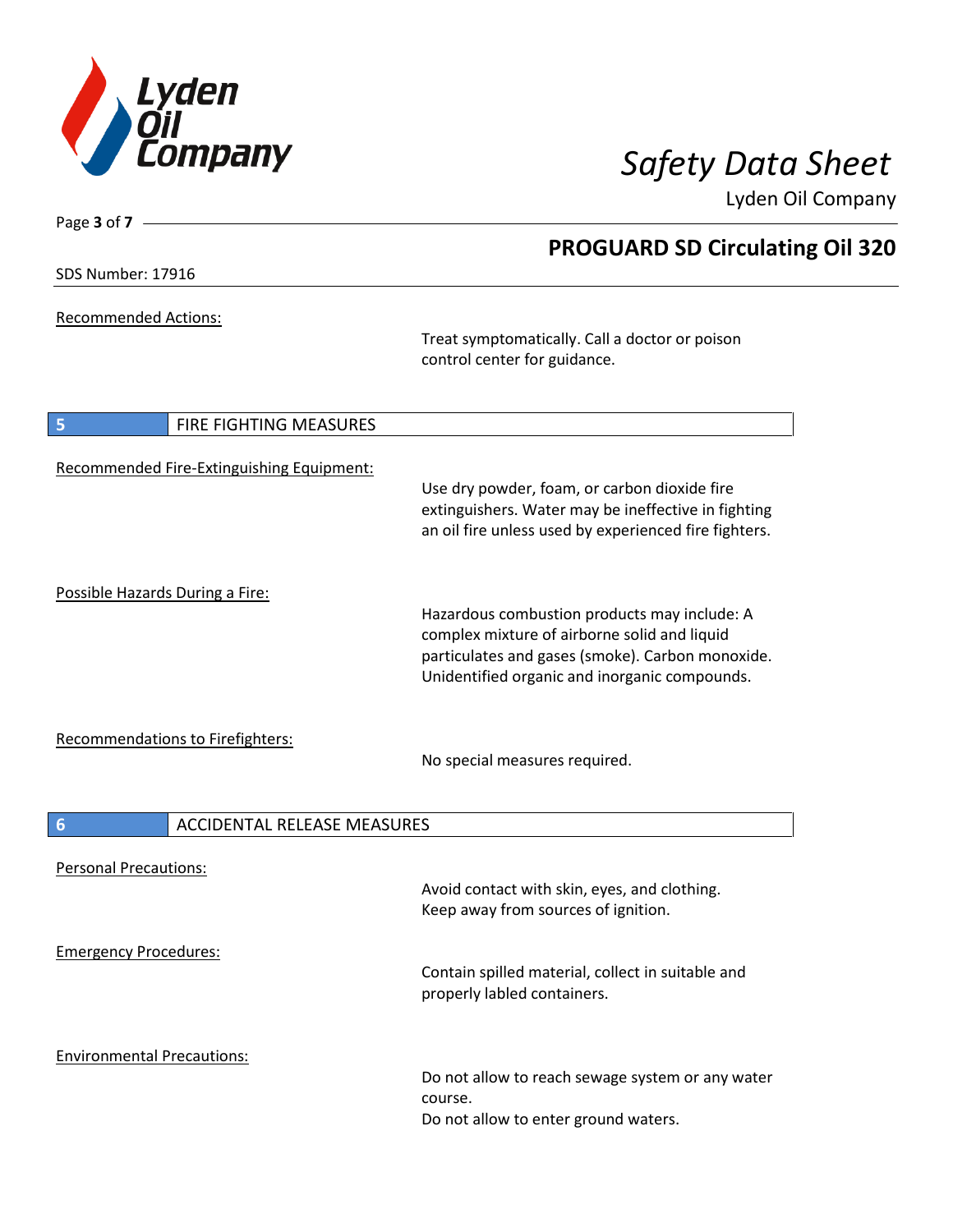

**PROGUARD SD Circulating Oil 320**

Lyden Oil Company

SDS Number: 17916

Page **4** of **7**

Cleanup Procedures:

Pick up excess with inert absorbant material.

**7** HANDLING AND STORAGE Handling Precautions:

> Handle with care and avoid spillage on the floor. Do not cut, weld, drill, grind, braze, or solder container.

Storage Requirements:

Keep container tightly sealed. Keep away from sources of ignition.

### **8** EXPOSURE CONTROLS / PERSONAL PROTECTION

### Exposure Limits:

-64742-65-0 Distillates (petroleum), solvent-dewaxed heavy paraffinic (<50%):

ACGIH TLV – Long-term value: 5mg/m<sup>3</sup> OSHA PEL - Long-term value: 5mg/m<sup>3</sup>

### Engineering Controls:

All ventilation should be designed in accordance with OSHA standard (29 CFR 1910.94).

Personal Protective Equipment:

Wash hands before breaks and at the end of work. Use safety glasses and gloves.

### **9** PHYSICAL AND CHEMICAL PROPERTIES

Color: Amber Physical State: Liquid

Odor: Data not available Odor Threshold: Data not available pH: Data not available Melting Point: Data not available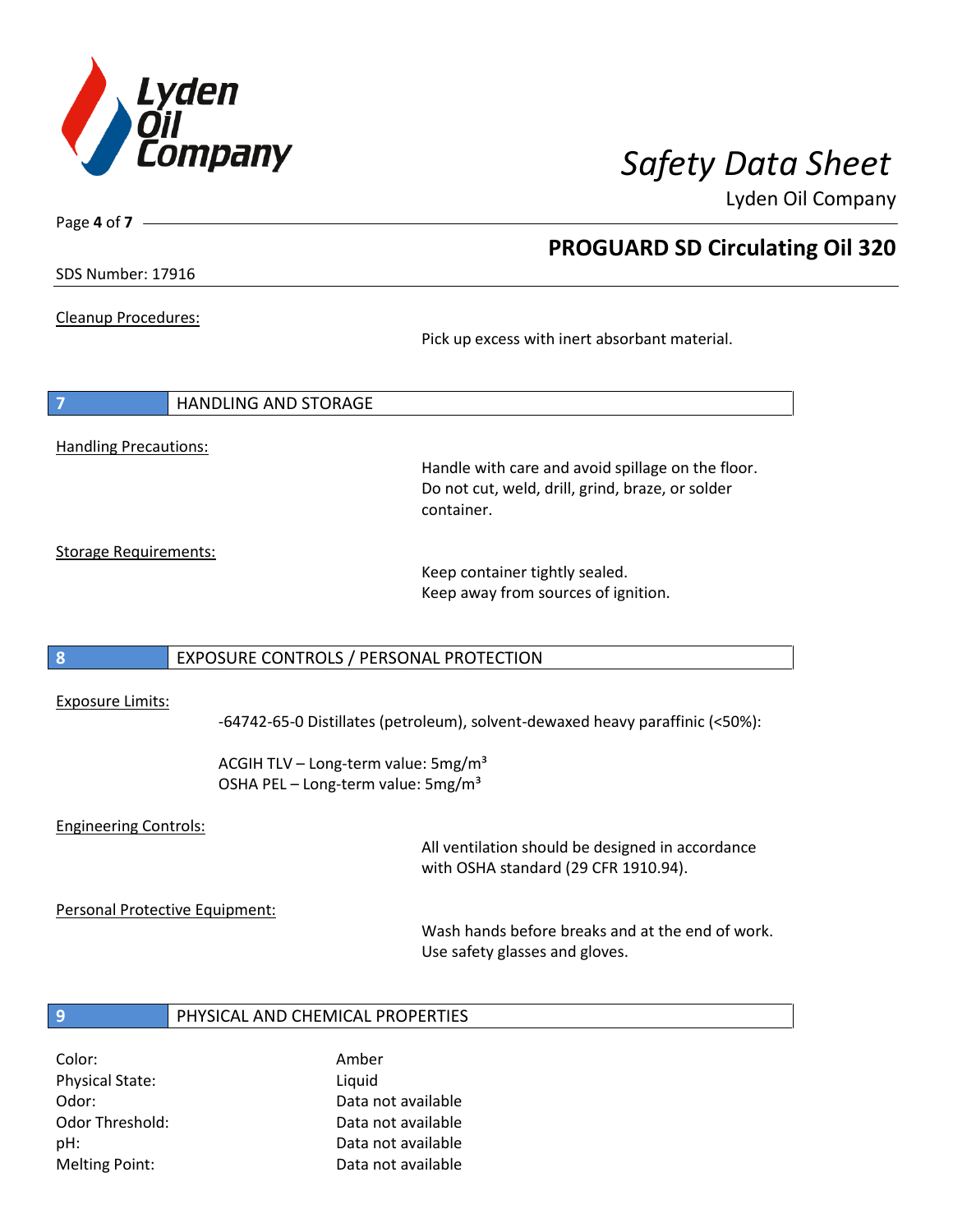

**PROGUARD SD Circulating Oil 320**

Lyden Oil Company

## SDS Number: 17916

Page **5** of **7**

| <b>Boiling Point:</b>            |
|----------------------------------|
| <b>Boiling Range:</b>            |
| Flash Point:                     |
| <b>Evaporation Rate:</b>         |
| Flammability:                    |
| <b>Flammability Limits:</b>      |
| Vapor Pressure:                  |
| Vapor Density:                   |
| <b>Relative Density:</b>         |
| Solubilities:                    |
| <b>Partition Coefficient:</b>    |
| Auto-Ignition Temperature:       |
| <b>Decomposition Temperature</b> |
| Viscosity:                       |

 $>425^\circ$  F Data not available 212.8° C / 415° F (COC Method) Data not available Data not available Data not available Data not available Data not available 0.86 (where water =  $1$ ) Insoluble in water Data not available Data not available : Data not available 320 mm<sup>2</sup>/sec (kinematic at 40° C)

## **10** STABILITY AND REACTIVITY Stability: Stable under normal conditions.

|                                | Stable under normal conditions.                                  |
|--------------------------------|------------------------------------------------------------------|
| Reactivity:                    | Not reactive under normal conditions.                            |
| <b>Conditions to Avoid:</b>    | Extreme temperature, sparks, open flame, and<br>direct sunlight. |
| Hazardous Reactions:           | No known hazardous reactions.                                    |
| <b>Incompatible Materials:</b> | No further relevant information available.                       |
| <b>Decomposition Products:</b> | Hazardous decomposition products are not<br>expected to form.    |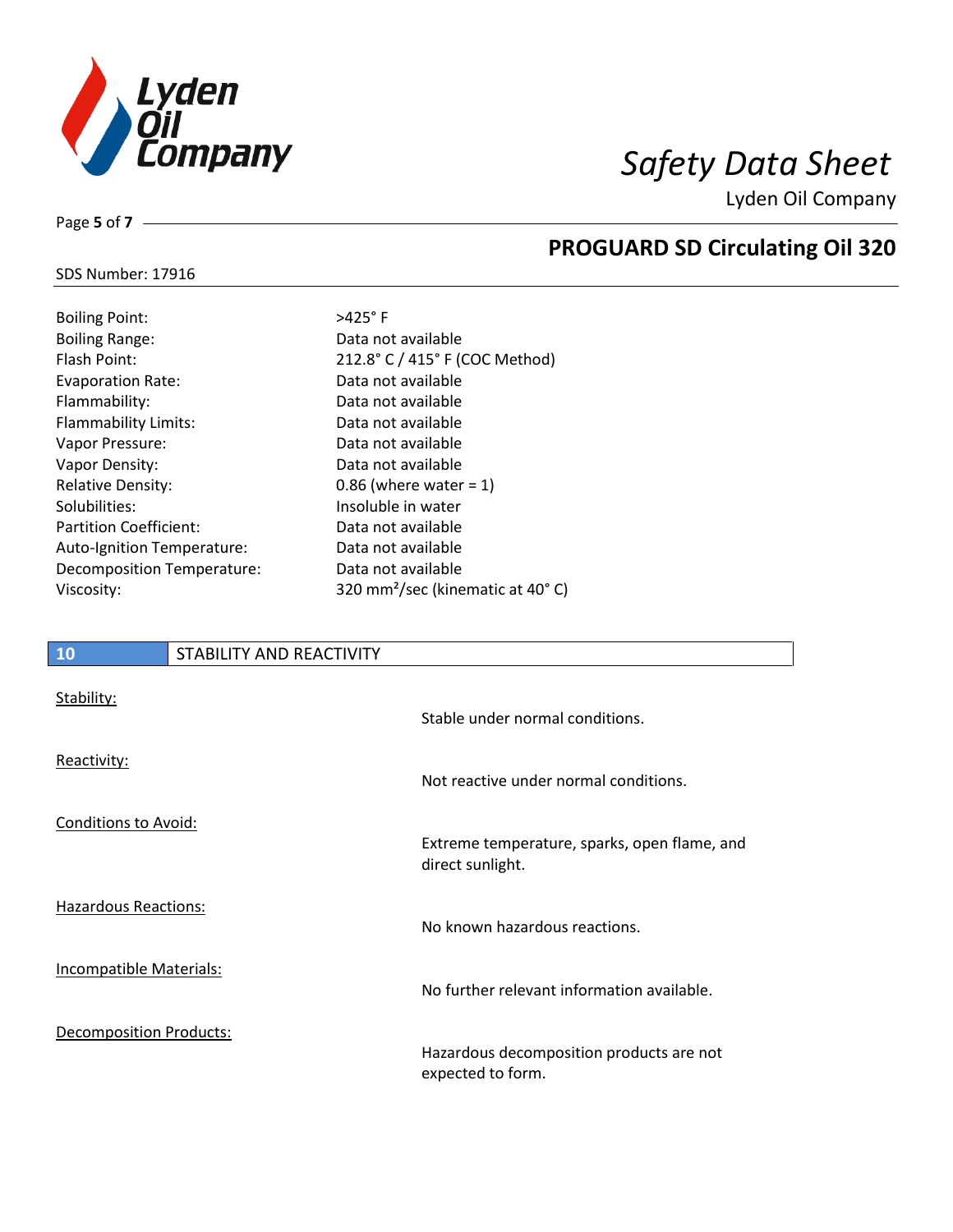

SDS Number: 17916

Page **6** of **7**

# **PROGUARD SD Circulating Oil 320**

| 11                                  | <b>TOXICOLOGICAL INFORMATION</b> |                                                                                                                           |
|-------------------------------------|----------------------------------|---------------------------------------------------------------------------------------------------------------------------|
| Routes of Exposure:                 |                                  |                                                                                                                           |
|                                     |                                  | Skin and eye contact are the primary routes of<br>exposure although exposure may occur following<br>accidental ingestion. |
| <b>Exposure Effects:</b>            |                                  |                                                                                                                           |
|                                     |                                  | Repeated skin contact may cause dermatitis or an<br>oil acne.                                                             |
| <b>Measures of Toxicity:</b>        |                                  |                                                                                                                           |
|                                     |                                  | <b>Component Acute Toxicity Estimates:</b>                                                                                |
|                                     |                                  | Residual oils, petroleum, solvent dewaxed:                                                                                |
|                                     |                                  | Oral LD50: >5000 mg/kg (rat)                                                                                              |
|                                     |                                  | Dermal LD50: >2000 mg/kg (rabbit)                                                                                         |
|                                     |                                  | Inhalative LC50: 2.18 mg/l (4 hours) (rat)                                                                                |
| Carcinogenic/Mutagenic Precautions: |                                  |                                                                                                                           |
|                                     |                                  | Non-carcinogenic and not expected to be<br>mutagentic.                                                                    |
| 12                                  | <b>ECOLOGICAL INFORMATION</b>    |                                                                                                                           |
|                                     |                                  |                                                                                                                           |

Ecological Precautions:

Avoid exposing to the environment.

### Ecological Effects:

No specific environmental or aquatic data available.

### **13** DISPOSAL CONSIDERATIONS

### Disposal Methods:

Dispose of waste material in accordance with all local, state, and federal requirements.